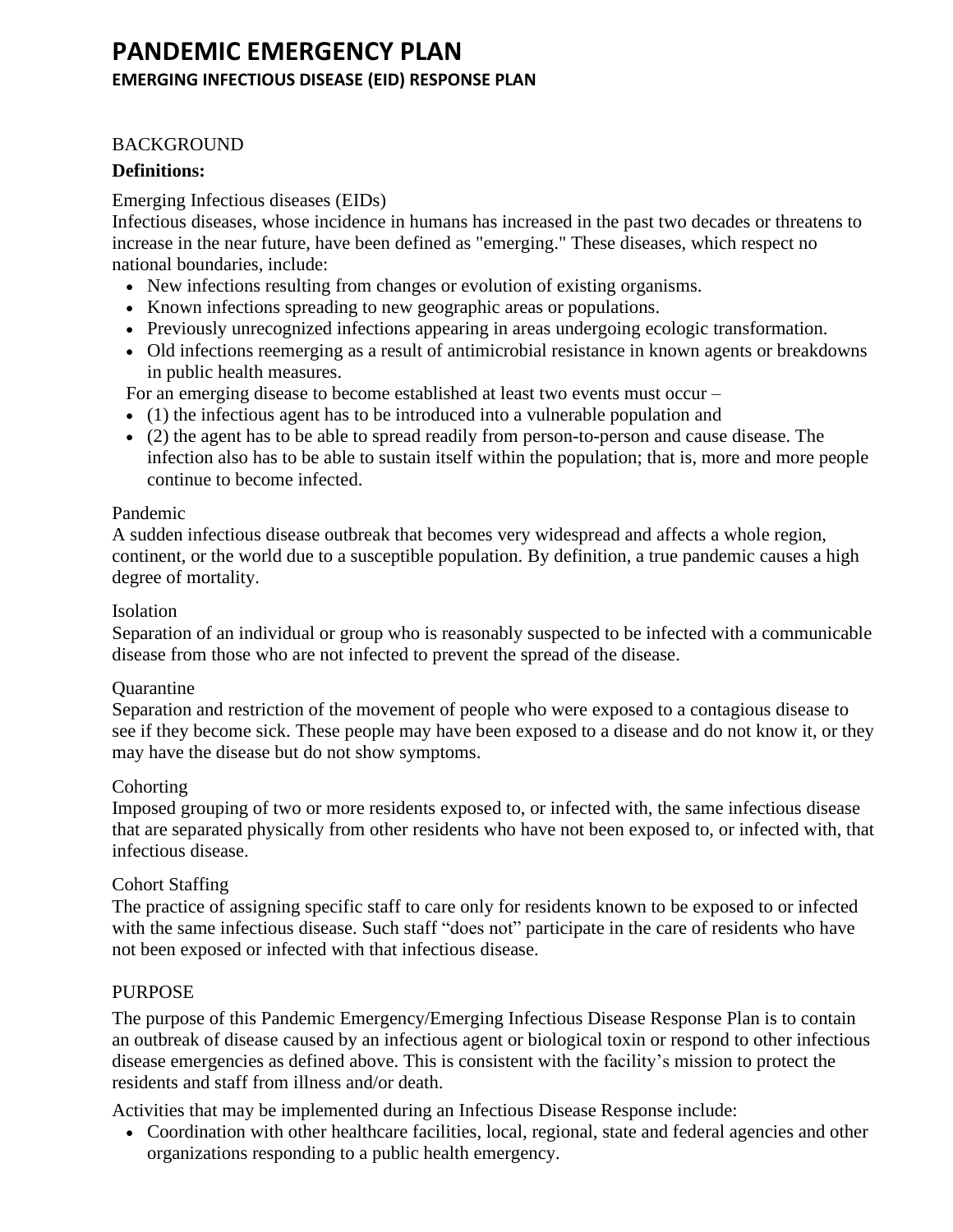- Development and dissemination of information and guidance for the residents, families and staff within your community.
- Containment measures such as infection control, mass prophylaxis, isolation and quarantine, or restriction and clearance.
- Activities such as surveillance, investigation, and lab testing.

## **POLICY**

This plan will be posted on the facility website and will be updated and submitted for review, by the Commissioner of Health, on an annual basis. The facility will make a copy of this plan available immediately upon request.

During periods of quarantine and/or restricted visitation the facility will implement a method for residents to keep in touch with families or responsible partie, such as providing no-cost daily access to teleconferencing or video chat services, or other means as preferred and identified by residents and their families.

When visitation is restricted the facility will update resident families or responsible parties on a weekly or more regular basis on how they can remotely keep in touch with residents. The facility will assign staff to ensure all residents and families are updated at least weekly on the number of pandemic related infections and deaths at the facility, including residents with pandemic related infection who pass away for reasons other than infection. This responsibility will be assigned at the time of the event.

The facility will assign staff to update families and responsible parties as to the condition of infected residents on a daily basis or upon a change in a resident's condition. This responsibility will be assigned at the time of the event.

Hospitalized residents will be admitted or readmitted in accordance with all applicable laws and regulations.

Any current resident hospitalized, in accordance with all applicable laws and regulations shall have their place at the facility preserved.

As required by regulation the facility will maintain, or have access to, a two (2) month supply of Personal Protective Equipment (PPE), or any superseding requirements under New Jersey State Executive Orders and/or NJ DOH regulations governing PPE supply requirements executed during a specific disease outbreak or pandemic. This supply of PPE with either be stored onsite or will be readily accessible by the facility.

The facility will evaluate their vendor supply plan for re-supply of food, water, medications, environmental cleaning agents, and sanitizing agents as part of their event assessment.

The facility will ensure it meets all reporting requirements for suspected or confirmed communicable diseases as mandated under the New Jersey State reporting requirements. This responsibility will be assigned at the time of the event.

# **SCOPE**

An infectious disease emergency occurs when urgent and possibly extensive public health and medical interventions are needed to respond to and contain an infectious disease outbreak that has the potential for significant morbidity and mortality in a given area.

This plan is a functional response guide for the facility Leadership Team and Department Managers. This plan is to be used in conjunction with the facility's Emergency Operations Plan, Infection Control Plan, and Respiratory Protection Program.

## ASSUMPTIONS

The Pandemic Emergency/Emerging Infectious Disease Response Plan integrates the key elements of communicable disease control and prevention with emergency management concepts. The Incident Command System (ICS) organizational structure will be used to scale the response as needed to effectively manage and meet the incident objectives of the infectious disease emergency response.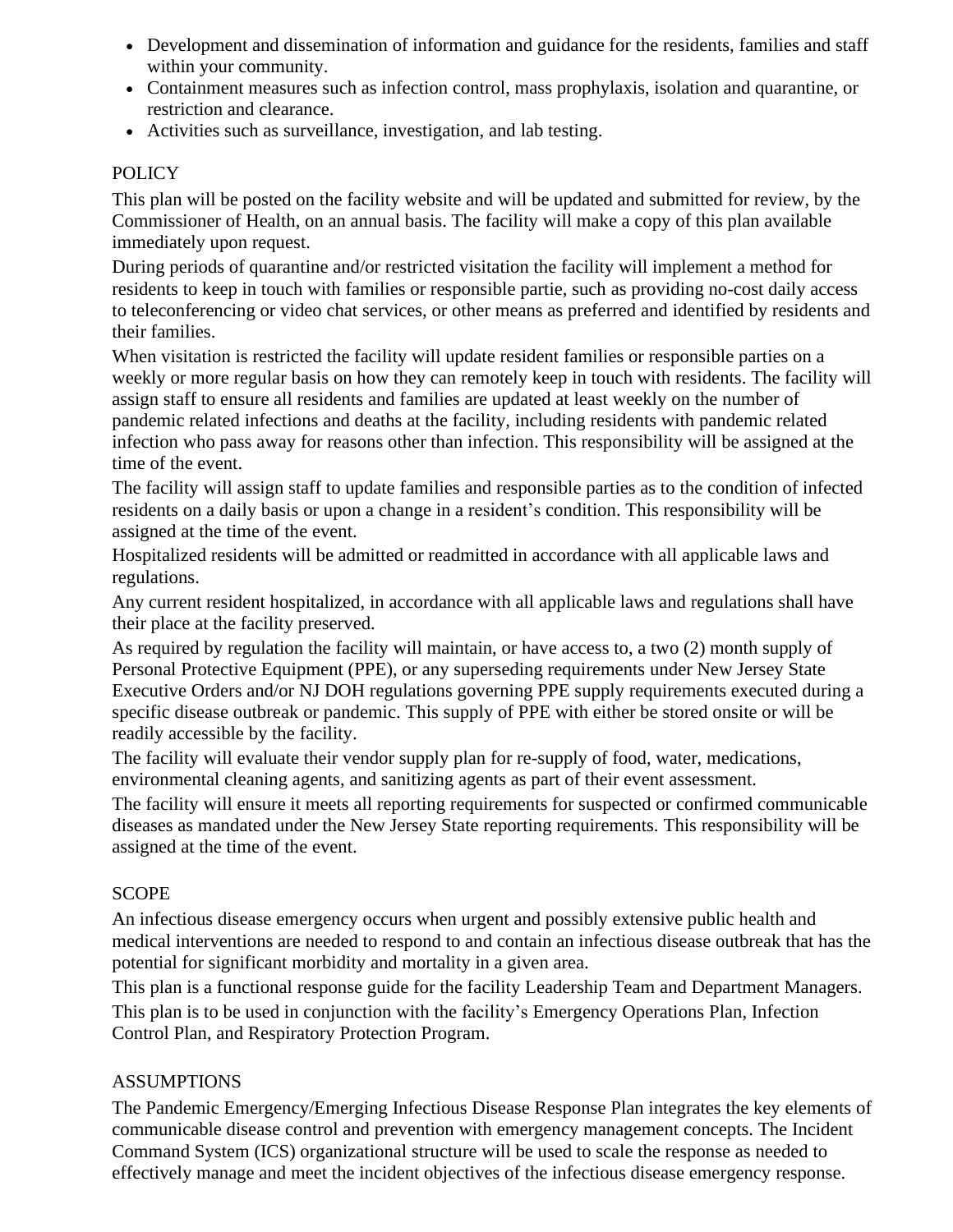The Pandemic Emergency/Emerging Infectious Disease Response Plan assumes that individuals occupying leadership positions will complete ICS training. The Pandemic Emergency/Emerging Infectious Disease Response Plan further acknowledges that there could be a limited number of personnel within the facility with the knowledge and training in infectious diseases, epidemiology, public health, and emergency preparedness.

The Plan assumes each incident will require tailored activation and use of the Pandemic Emergency/Emerging Infectious Disease Response Plan. This plan can be adjusted to address scenarios varying by infectious diseases, size and/or overall severity.

This Pandemic Emergency/Emerging Infectious Disease Response Plan assumes that all confidential data regarding individual cases will not be shared outside of those who need to know, or in order to fulfill legally mandated public health reporting and information sharing.

It is assumed that the facility will form an Emerging Infectious Disease Support Team during pandemic or infectious disease events to include administrative, clinical and support team members to ensure proper response to the infectious disease.

# GENERAL ACTIONS APPLICABLE TO ALL STAFF

Healthcare must always be prepared to protect people within our buildings and to protect our residents, families, and staff from harm resulting from exposure to an emerging infectious disease while they are in the facility.

Every disease is different. The local, state, and federal health authorities (NJ DOH, CDC, CMS, OSHA, etc.) will be the source of the latest information and most up-to-date guidance on prevention, case definition, surveillance, treatment, and clinical response related to a specific disease threat.

Incidents involving an emerging infectious disease, or a suspected case, require the consultation of the facility Medical Director and/or other physicians and Infection Control Practitioners as well as referring to the facility Infection Control Plan and Respiratory Protection Program.

General Preparedness for Emerging Infectious Diseases (EIDs)

- The facility's Infection Control Plan will include a response plan for a community-wide infectious disease outbreak such as pandemic influenza.
- This plan will:
	- Include administrative controls (screening, isolation, visitor policies, including restrictions as necessary, and employee absentee plans).
	- Address environmental controls (isolation areas/rooms, sanitation stations, and special areas for contaminated waste).
	- Address human resource issues such as employee leave, staffing, and emergency credentialing.
- Assigned clinical leadership will be vigilant and stay informed about EIDs around the world. They will keep administrative leadership briefed on potential risks of new infections in their community and region.
- As part of the Emergency Preparedness Program (EPP), the facility will maintain, or have readily accessible, a two (2) month supply of personal protective equipment (PPE), or any superseding requirements under New Jersey State Executive Orders and/or NJDOH regulations governing PPE supply requirements executed during a specific disease outbreak or pandemic, including gowns/isolation gowns, face shields/eye protection, masks, assorted sizes of disposable N95 respirators or other appropriate respiratory barrier devices, and gloves, sanitizer, and disinfectants (meeting EPA guidance current at the time of the event).
- The facility will develop plans with their vendors for resupply of food, medications, medical supplies, sanitizing agents, and PPE in the event of a disruption to the normal supply chain including an EID outbreak.
- The facility will provide orientation and in-service training to all staff on the Infection Control Plan and Respiratory Protection Program, including the Pandemic Emergency Plan - Emerging Infectious Diseases response plan (including Reporting Requirements), exposure risks, symptoms, prevention and the use of Personal Protective Equipment, regulations, including Federal and State guidance/requirements on an annual or as needed basis.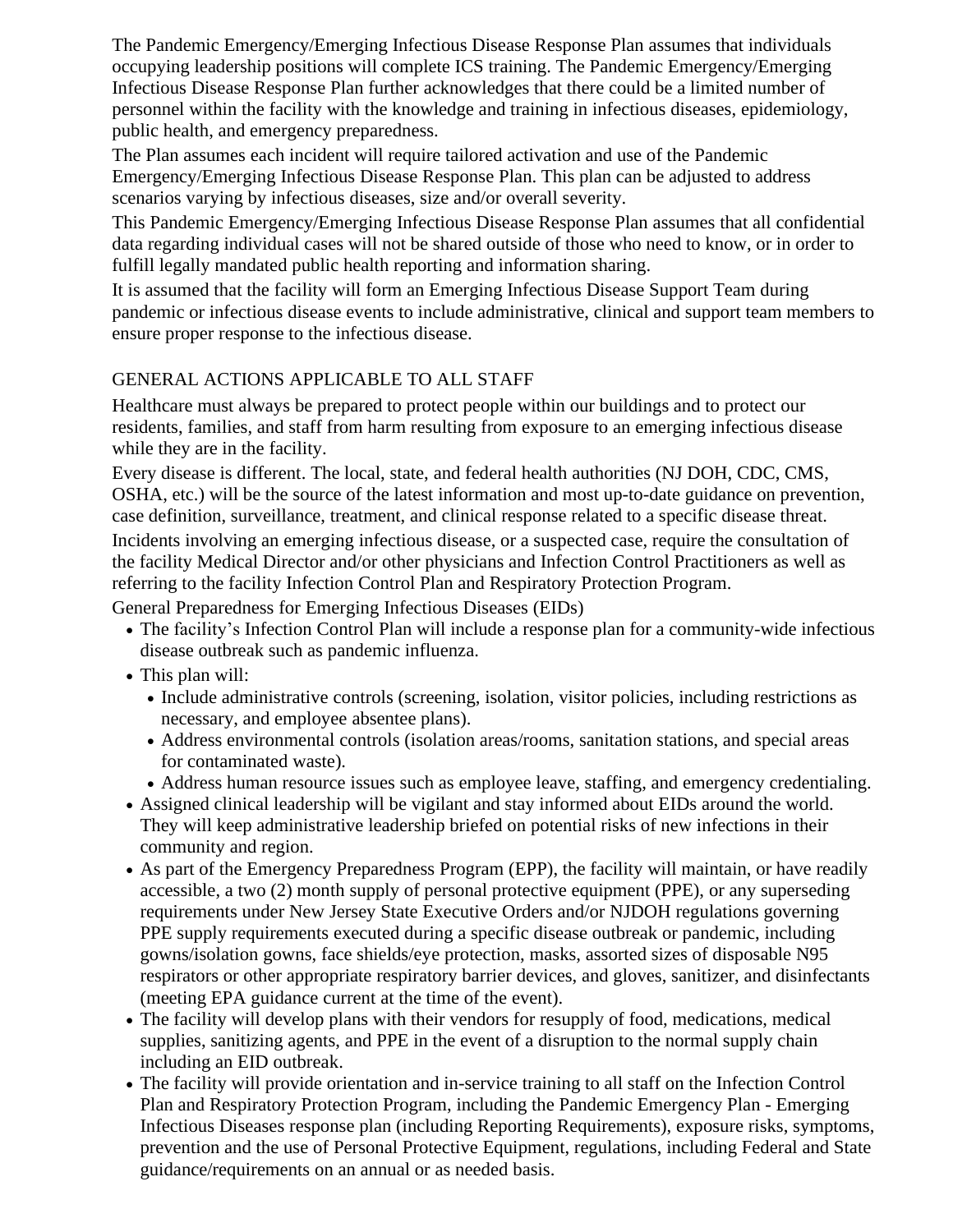- The facility will follow applicable OSHA requirements, including OSHA's Bloodborne Pathogens (29 CFR 1910.1030), Personal Protective Equipment (29 CFR 1910.132), and Respiratory Protection (29 CFR 1910.134) standards.
- The facility will ensure there is adequate staff access to communicable disease reporting tools, and other outbreak-specific reporting requirements.
- The facility will provide initial fit testing for staff that provide resident care prior to the use of N95 respirators, and then annually thereafter.
- The facility will provide education and training on the proper donning and doffing of PPE.
- Department and Clinical managers will monitor staff usage of PPE to ensure it is being properly used (appropriate fit, donning/doffing, appropriate choice of PPE per established procedures, etc.).

## PLAN ACTIVATION

Only authorized staff may direct the activation / deactivation of the Pandemic Emergency / Emerging Infectious Disease Response Plan. The activation and notification process should be used in accordance with the Emergency Operations Plan. Staff authorized to initiate activation / deactivation include the:

- Administrator / Executive Director
- Director of Nursing
- Medical Director and/or Infection Control Practitioner
- Leadership Team member (as defined by Emergency Operations Plan)

The need to notify department supervisors and external partners of the activation of the Pandemic Emergency/Emerging Infectious Disease Response Plan will be determined by the circumstances of the event including: the suspected disease, the anticipated scope of the response, and the size of the impacted populations.

The Pandemic Emergency/Emerging Infectious Disease Response Plan assumes that all incident communications and requests will follow Incident Command System guidelines. Any communications that changes the scope of the operations, the objectives, or strategies must be approved by the Incident Commander.

# ADMINISTRATION / CLINICAL LEADERSHIP CONSIDERATIONS

The leadership team will consider recommendations and requirements from the CDC, OSHA, Center for Medicare and Medicaid (CMS), NJ DOH, Equal Employment Opportunity Commission (EEOC), American Disabilities Act (ADA), and other state or federal laws in determining the disease-specific response actions and precautions it will take to protect its residents, visitors, and staff members. Once notified by public health authorities at either the federal, state, and/or local level that the EID is likely to, or already has spread to the facility's community, the facility will activate specific surveillance and screening as instructed by the NJ DOH, the Centers for Disease Control, and Prevention (CDC), or the local public health authorities.

The facility will consider posting signage for cough etiquette, handwashing, and other hygiene measures in high traffic areas and will provide Alcohol Based Hand Rub and facemasks, if indicated and practical.

Protecting the residents and staff shall be of paramount concern.

The facility may temporarily limit or restrict visitors, subject to superseding NJ State Executive Orders and/or NJ DOH guidance in order to reduce exposure risk to residents and staff.

If necessary, and in accordance with applicable NJ State Executive Orders and/or NJ DOH guidance, the facility may implement procedures to close the facility to new admissions, limit or restrict visitors when there are confirmed cases in the community, and/or screen all permitted visitors for signs of infection.

The leadership team shall consider:

• The degree of frailty of the residents in the facility.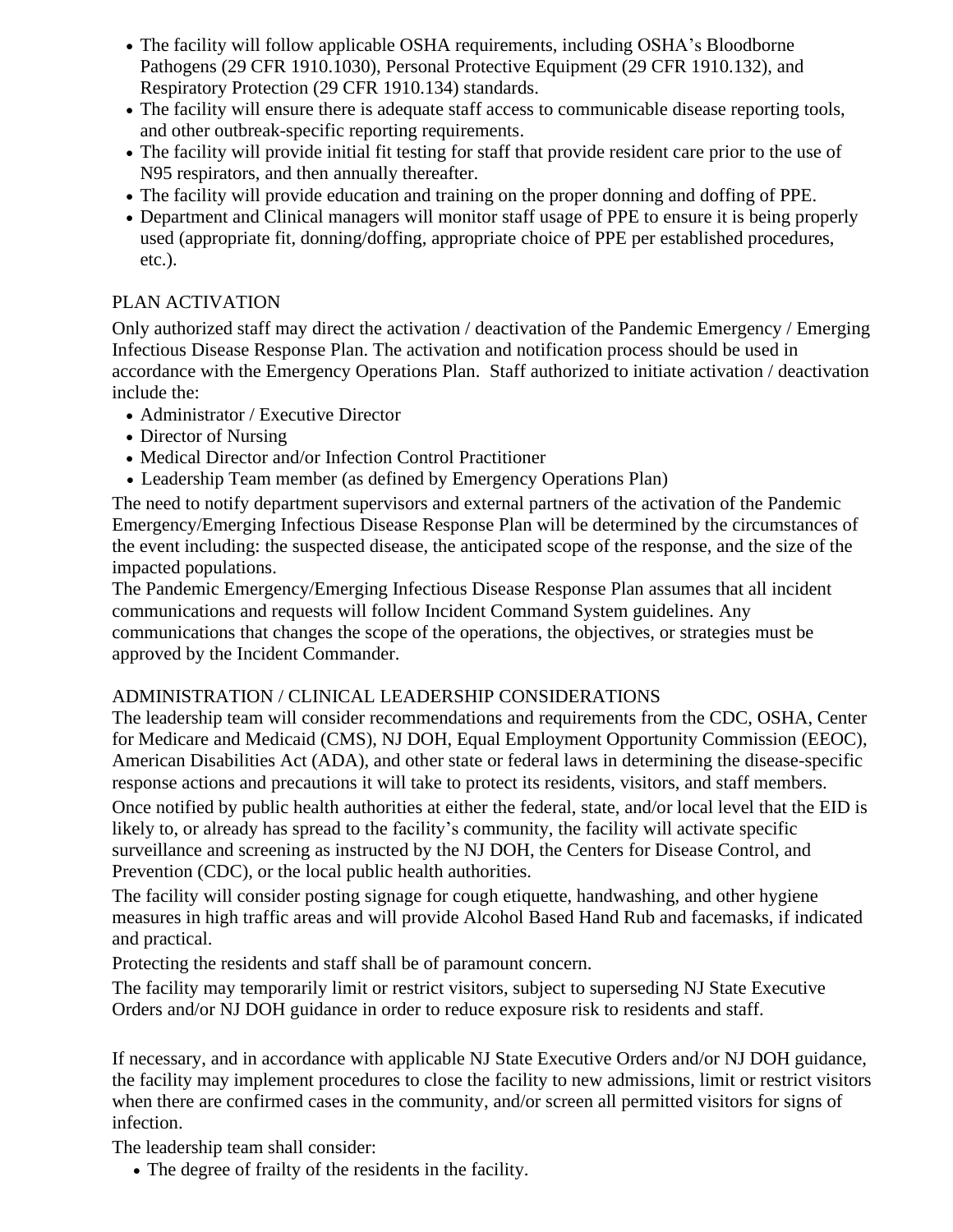- The likelihood of the infectious disease being transmitted to the residents and employees.
- The method of spread of the disease (for example, through contact with bodily fluids, contaminated air, contaminated surfaces).
- The precautions which can be taken to prevent the spread of the infectious disease and other relevant factors.
- The formation and activation of an Emerging Infectious Disease Support Team to include administrative, clinical and support team members.

Once these factors are considered, the leadership team will weigh its options and determine the extent to which exposed staff, or those showing signs of the infectious disease, must be precluded from contact with residents or other employees.

- Apply whatever action is taken uniformly to all staff in like circumstances.
	- Do not consider race, gender, marital status, country of origin, and other protected characteristics unless they are documented as relevant to the spread of the disease.
	- Make reasonable accommodations for employees such as permitting employees to work from home if their job description permits this.
	- Use accepted scientific procedures and guidance from local public health, NJ DOH and/or CDC, whenever available, to determine the level of risk posed by an employee.
	- Permit employees to return to work when cleared by the Medical Director; however, additional precautions may be taken to protect the residents as recommended by the local public health, NJ DOH, and/or CDC.

# ADMINISTRATOR / INCIDENT COMMANDER

- Assemble key leadership team members. Take into consideration all the following guidance, as applicable to the Infectious Disease the facility or community is managing.
- Consider activating the Command Center to ensure procedures are in place.
- Assess impact on facility operations and resident care.
- Assign a person the responsibility to monitor local, state and federal health websites for updates to existing guidance for long-term care facilities and report to the Command Center team on those updates.
- Assign a person the responsibility of meeting the reporting requirements for suspected or confirmed communicable diseases as mandated under the New Jersey State reporting requirements.
- Develop an action plan with the Command Center team and brief department managers and supervisors.
- Work with Director of Nursing and/or Medical Director to review incident considerations, determine level of service, and need to reschedule activities.
- During periods of quarantine and/or restricted visitation implement a method for residents to keep in touch with families or responsible parties, such as providing no-cost access to teleconferencing services, or other means as preferred and identified by residents and their families.
- When visitation is restricted assign appropriate staff to update resident families or responsible parties on a weekly or more regular basis on how they can remotely keep in touch with residents. Ensure all residents and families are updated at least weekly on the number of pandemic related infections and deaths at the facility, including residents with pandemic-related infection who pass away for reasons other than infection.
- Assign appropriate staff to update families and responsible parties on the condition of infected residents on a daily basis, or upon a change in a resident's condition.
- Approve requests for additional resources (e.g., supplies, equipment, staff, etc.).
- The Incident Commander/Administrator will direct a review and revision, as needed, of internal policies and procedures, stock up on medications, environmental cleaning agents, and personal protective equipment as indicated by the specific disease threat.
- The Incident Command team will determine a location for the staging and distribution of supplies, equipment, and pharmaceuticals as needed for the incident.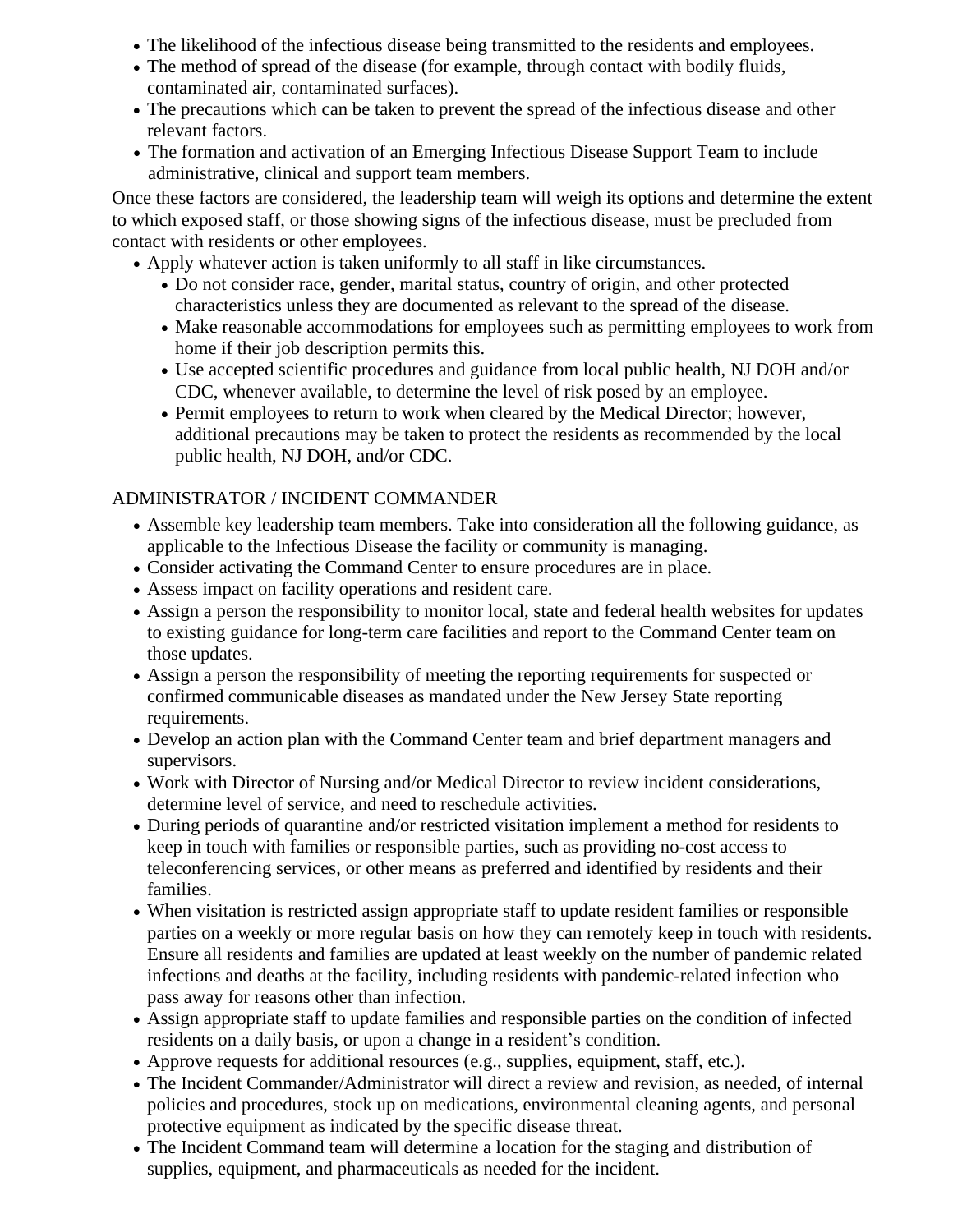- To ensure that staff and/or new residents are not at risk of spreading the EID into the facility, screening for exposure risk and signs and symptoms may be done PRIOR to admission of a new resident and/or allowing new staff persons to report to work.
- Ensure that appropriate physical and social distancing measures are put into place where indicated. This may include, but is not limited to, cancellation of certain activities and services, changes in resident and staff dining, and other physical space requirements, etc.

## Communications

- Provide staff with incident updates on a regular basis, as necessary.
- Appoint a Public Information Officer to prepare media statements, approve as necessary.
- Appoint a Liaison Officer when the incident is multi-jurisdictional or involves several agencies or other healthcare facilities. The Liaison Officer is the main point of contact for other community-based partners involved in response operations (e.g., Red Cross, Fire Department, Emergency Medical Services, Office of Emergency Management, etc.). The Liaison Officer will provide and receive updates and ensure the prompt response to questions, resource requests, and other needs.
- Determine need for the Liaison Officer to contact the following:
	- Local/State Department of Health
	- NJ State Department of Health
	- CDC
	- Department of Health and Human Services
	- Healthcare Coalition and/or Mutual Aid partners
- Conduct internal (support team only) conference calls to discuss any new developments, such as state or local policy changes, or ongoing challenges that are arising within long-term care industry and to share any innovative solutions or best practices.
- Develop a communications plan and assign responsibility for communicating to residents and their families. Consider usage of signage and/or resident letters, based on CDC/CMS or health department guidance specific to the EID.
- Residents and their families will be provided education about the disease and the facility's response strategy at a level appropriate to their interests and need for information by the clinical and social work staff.
- During times when visitation is limited or restricted, implement a method for residents to stay in touch with loved ones (families or responsible parties) such as providing access to teleconferencing services at no cost to the resident.
- Consider establishing a dedicated telephone hotline and/or email inbox for facility staff. The hotline should provide updated, evidence-based guidance on outbreak-related topics (e.g., infection control, resident isolation, resident and staff testing). This hotline and inbox should be staffed 24/7 by members of the EID support team if indicated.
- Convene weekly (or as frequently as needed) conference calls with facility staff to discuss newly released guidance, and to discuss potential strategies for addressing their challenges and concerns.
- Review federal, state, and local Infection Prevention & Control guidance with facility staff during the regular conference calls.
- Ensure that all documents, messaging, and information developed during the incident are reviewed and approved by the Incident Commander and/or Public Information Officer prior to dissemination.

## Assessment

- Develop a system to monitor for, and internally review, development of symptoms among residents and healthcare personnel (HCP) in the facility. Information from this monitoring system should be used to implement prevention interventions (e.g., isolation, cohorting).
	- Example: CDC guidance on respiratory surveillance: [https://www.cdc.](https://www.cdc/) gov/longtermcare/pdfs/LTC-Resp-OutbreakResources-P.pdf.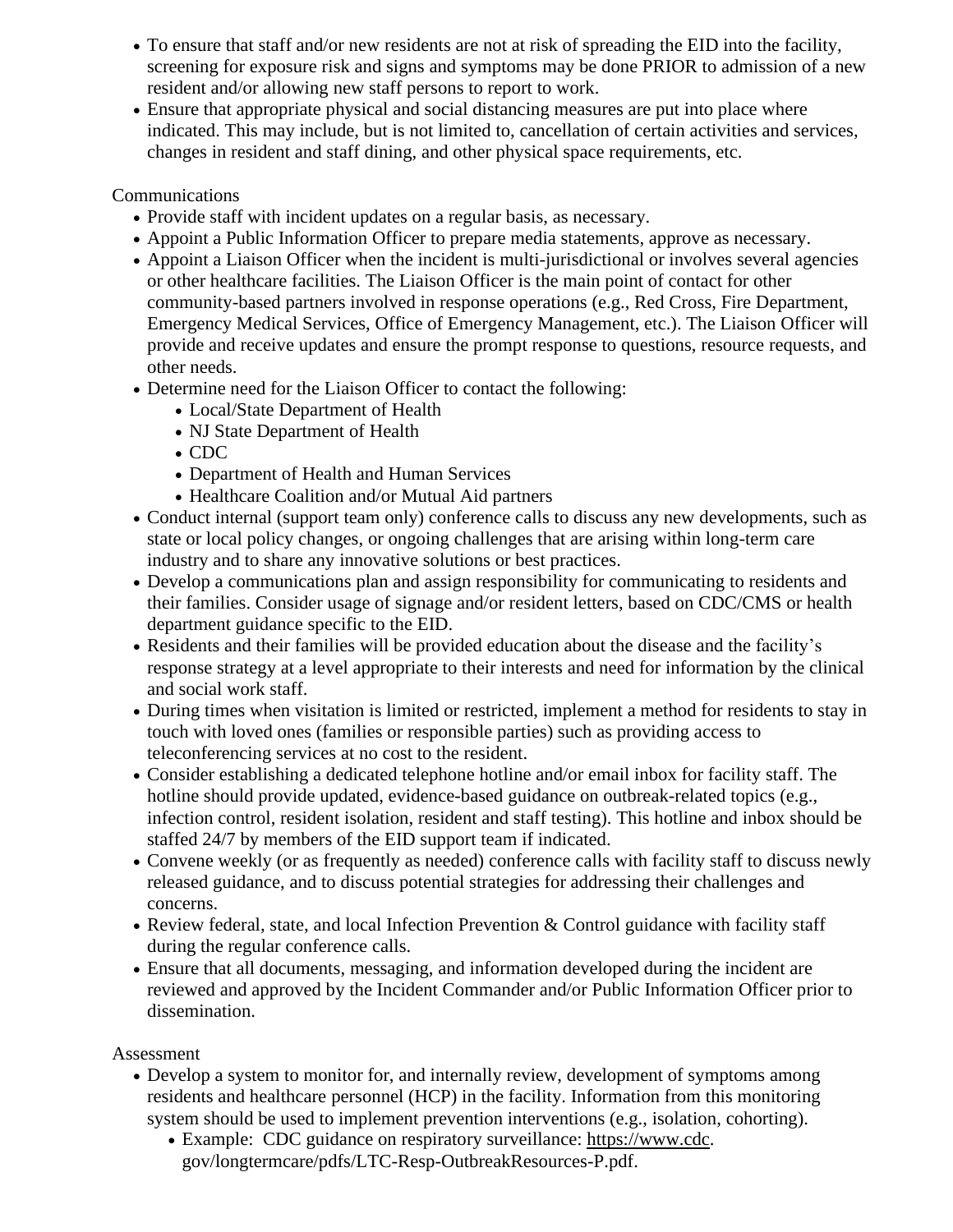- Assign a team member(s) to conduct the following assessments and report back to the Incident Commander:
- Current resident census and number of open beds
- Number of affected residents and staff
- Inventory of PPE types and quantities
- Request an assessment of critical supplies throughout the facility. Direct departments to conduct assessments of food, water, medical and other supplies.
- Assign a team member to identify resource shortages (medical supplies / equipment, PPE, staffing, etc.).
- Develop a plan to mitigate resource shortages (e.g.: vendor support, EOC support, staffing agencies, etc.)
- Determine ability to obtain or borrow resource shortages from other healthcare facilities. Collaborate with the healthcare coalition, mutual aid plan members and/or local/state EOC as necessary.
- Review agreements with vendors and other healthcare facilities. Request vendor support to ensure enough supplies are on hand including:
	- PPE and related supplies for fit testing, if applicable
	- Medications
	- Medical Supplies/Equipment
	- Food/Water
	- Sanitizer and Disinfectants
- Ensure vendor support is available for medical waste disposal.
- Assess the need to order a Building Lockdown via Security.
- Post signs regarding hand sanitation and respiratory etiquette and/or other prevention strategies relevant to the route of infection at the entry of the facility along with the instruction that anyone who is sick must not enter the building.
- Consider the following restrictions:
	- Professional Visitors: No one allowed in facility without Command Center clearance.
	- Resident Visitors: No one allowed in facility. Relatives and responsible parties will be given appropriate information and location to wait as directed by the Command Center.

# Staffing

- Self-screening: Staff will be educated on the facility's plan to control exposure to the residents. This plan will be developed with the guidance of public health authorities and may include:
	- Reporting any suspected exposure to the EID, their supervisor and public health.
	- Precautionary removal of employees who report an actual or suspected exposure to the EID.
	- Self-screening for symptoms prior to reporting to work.
	- Prohibiting staff from reporting to work if they are sick until cleared to do so by appropriate medical authorities and in compliance with appropriate labor laws.
- Whenever possible, well and unexposed staff should work in non-infected resident care units.
- Determine need for further staff education efforts, as necessary, relative to the current threat or infectious disease.
- Review staffing levels and scheduling. Ensure enough staffing resources for sustaining operations for the duration of the event. (i.e. 12-hour shifts versus 8-hour). Develop a plan to address potential staff shortages such as cross training of staff to be feeding assistants, etc.
- Consider contracting staff to supplement current staffing.
- Review and implement disaster credentialing and privileging policies and processes as needed.

Suspected Case within the Facility

- Ensure infected residents are isolated/cohorted and or transferred based on their infection status in accordance with applicable guidance from the CDC, local/state health departments.
	- Follow the guidance of local public and/or state health authorities regarding the transfer of the suspected infectious resident to the appropriate acute facility via emergency medical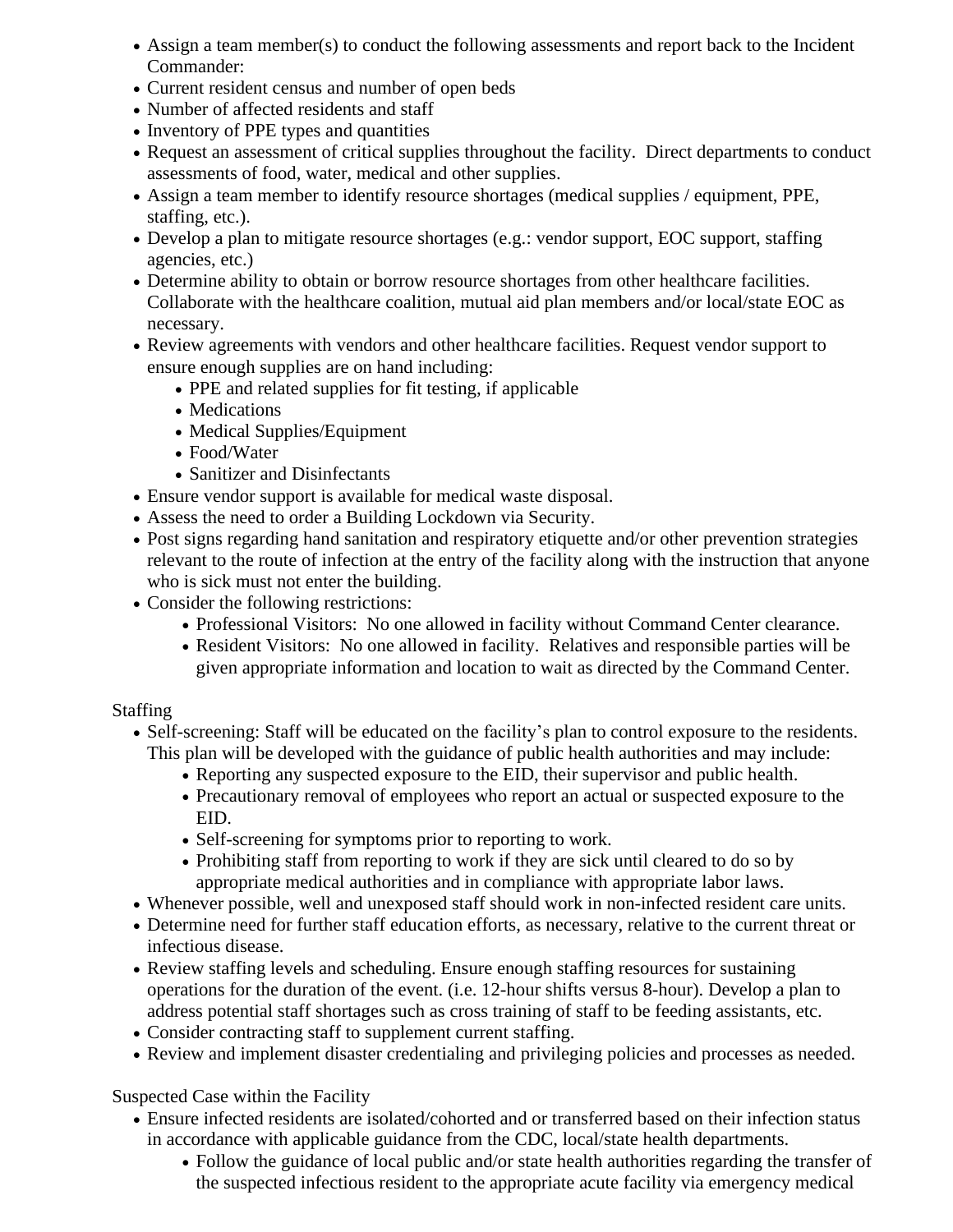services if necessary. Residents that are hospitalized will be readmitted to the facility after treatment.

- Place a resident who exhibits symptoms of the EID in an isolation room (single room preferred unless cohorting residents with similar symptoms) and notify local and/or county/state public health authorities.
- As necessary, consider cohorting multiple infected residents using part of a unit (e.g., end of a wing), a dedicated floor or wing, and discontinuing any sharing of bathrooms with residents outside of the cohorting area.
	- Consider posting signage or other means of identifying the area(s) being used for infected residents.
	- At the time of the event determine an effective means to prevent non-infected residents from entering into the cohorting area (e.g., assigned staff members, closure of cross corridor doors, etc.).
- If the suspected infectious resident requires care while awaiting or instead of transfer, follow facility policies for isolation procedures, including all recommended PPE for staff at risk of exposure.
- Keep the number of staff assigned to enter the room of the isolated resident to a minimum.
	- Ideally, only specially trained and prepared staff (i.e. vaccinated, medically cleared and fit tested for respiratory protection) will enter the isolation room.
	- Provide all assigned staff additional "just in time" training and supervision in the mode of transmission of this EID, and the use of the appropriate PPE.
	- If feasible, ask the isolated resident to wear a facemask while staff is in the room.
	- Provide care at the level necessary to address essential needs of the isolated resident unless it is advised otherwise by public health authorities.
- Conduct control activities such as the management of infectious wastes, terminal cleaning of the isolation room, contact tracing of exposed individuals, and monitoring for additional cases under the guidance of local health authorities, and in keeping with guidance from the CDC.
- Implement the isolation protocol in the facility (isolation rooms, cohorting, cancelation of group activities and social dining) as described in the facility's infection control plan and/or recommended by local, state, or federal public health authorities.
- Activate quarantine interventions for residents and staff with suspected exposure as directed by local and state public health authorities and in keeping with guidance from the CDC.

# DEPARTMENT-SPECIFIC ACTIONS

NURSING STAFF

- Work with Incident Commander and assigned Public Information Officer to prepare messaging for families of residents and staff.
- Consider the following to address staff concerns:
	- Provide incident specific education, including frank discussions about potential risks and plans for protecting healthcare providers.
- Participate in lockdown of facility to control people coming into the facility.
- Cancel communal dining and all group activities, such as internal and external group activities, as necessary.
- Explore alternatives to face-to-face visits if visitors are restricted from entering the facility such as teleconferencing services, or other means as preferred and identified by residents and their families. Ensure families and/or responsible parties are updated on a weekly basis how they can remotely keep in touch with residents when visitation is limited or restricted.
- Encourage residents to remain in their room. If there are cases in the facility, restrict residents (to the extent possible) to their rooms except for medically necessary purposes.
- If residents leave their room, determine the need for residents to wear a facemask, perform hand hygiene, limit their movement in the facility, while maintaining physical distancing (staying at least 6 feet away from others), when necessary.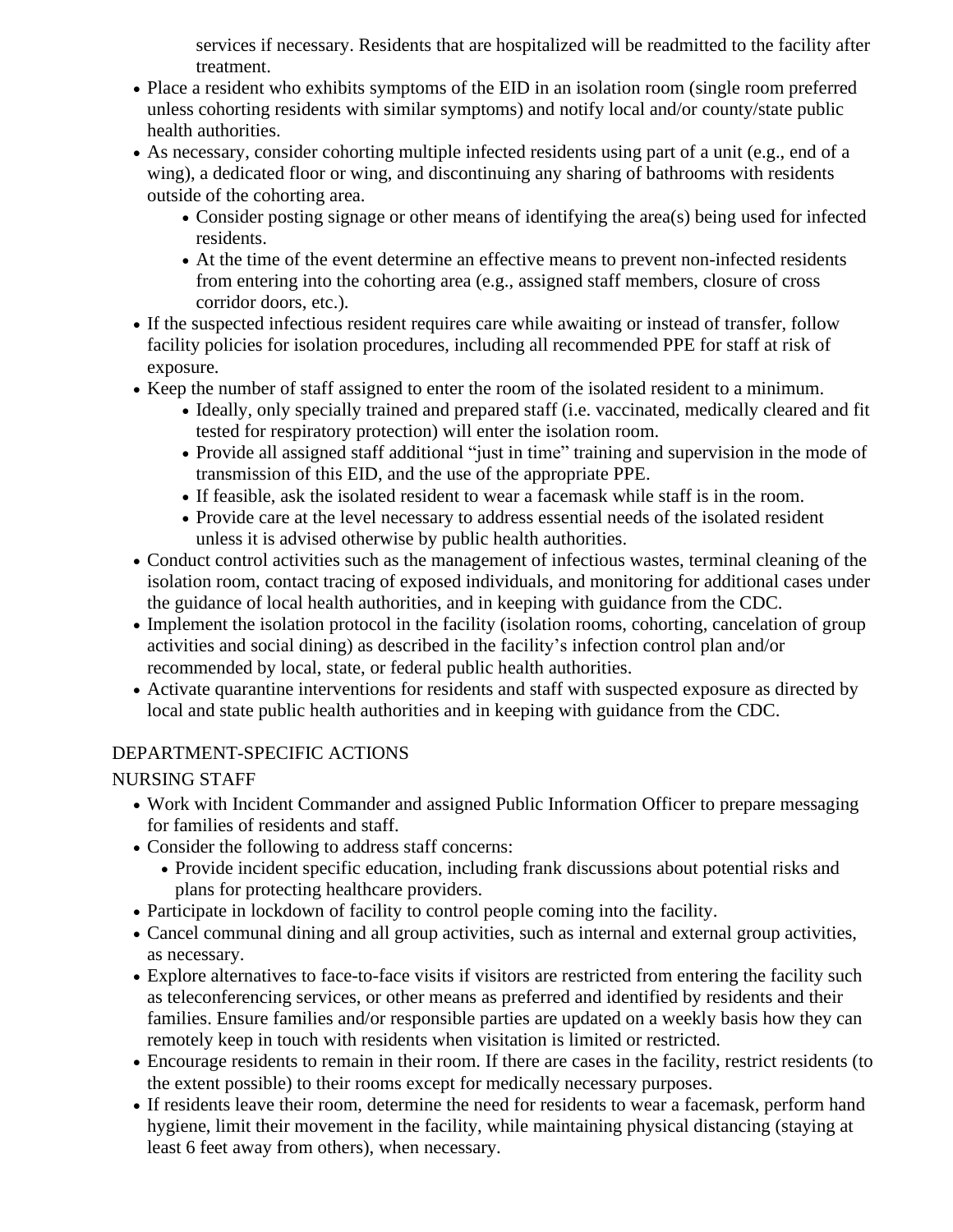• Provide updates to families and responsible parties on the condition of infected residents as required and appropriate.

General Guidelines for Infection Control Practices for Resident Management

- Contact state and local Health Departments, CDC and/or the Department of Health and Human Services for updated information and protocols to follow.
- Any symptomatic staff or residents with suspected or confirmed illnesses should, at a minimum, be managed using Standard Precautions. Additional precautions may be needed to reduce the likelihood for transmission.

Standard and transmission-based precautions to be followed to prevent spread of infections A facility's infection control practices are important for preventing the transmission of infections. Infection control precautions used by the facility include two primary tiers: "Standard Precautions" and "Transmission-Based Precautions."

# Hand Hygiene

Hand hygiene is the single most important practice to reduce the transmission of infectious agents in healthcare settings. This includes hand washing with either plain or antiseptic-containing soap and water for at least 20 seconds, and/or the use of alcohol-based products (gels, rinses, and foams) that do not require the use of water.

The CDC continues to recommend the use of alcohol-based hand rub (ABHR) as the primary method for hand hygiene in most clinical situations. ABHR effectively reduces the number of pathogens that may be present on the hands of healthcare personnel after brief interactions with residents or the care environment.

## Standard Precautions

Standard precautions represent the infection prevention measures that apply to all resident care, regardless of suspected or confirmed infection status of the resident, in any setting where healthcare is being delivered.

These evidence-based practices are designed to protect healthcare staff and residents by preventing the spread of infections among residents and ensuring staff does not carry infectious pathogens on their hands or via equipment during resident care.

Standard precautions include hand hygiene, use of PPE, respiratory hygiene and cough etiquette, safe injection practices, and safe handling of equipment or items that are likely contaminated with infectious body fluids, as well as cleaning and disinfecting or sterilizing potentially contaminated equipment.

In order to perform hand hygiene appropriately, soap, water, Alcohol-Based Hand Rub (ABHR), and a sink should be readily accessible in appropriate locations, including but not limited to, resident care areas, and food and medication preparation areas. Staff must perform hand hygiene (even if gloves are used):

- Before and after contact with the resident.
- Before performing an aseptic task.
- After contact with blood, body fluids, visibly contaminated surfaces or after contact with objects in the resident's room.
- After removing personal protective equipment (e.g., gloves, gown, facemask).
- After using the restroom.
- Before meals.

If residents need assistance with hand hygiene, staff should assist with washing hands after toileting, before meals, and use of ABHR or soap and water at other times when indicated.

The use of PPE during resident care is determined by the nature of staff interaction and the extent of anticipated blood, body fluid, or pathogen exposure to include contamination of environmental surfaces. Furthermore, appropriate use of PPE includes but is not limited to the following: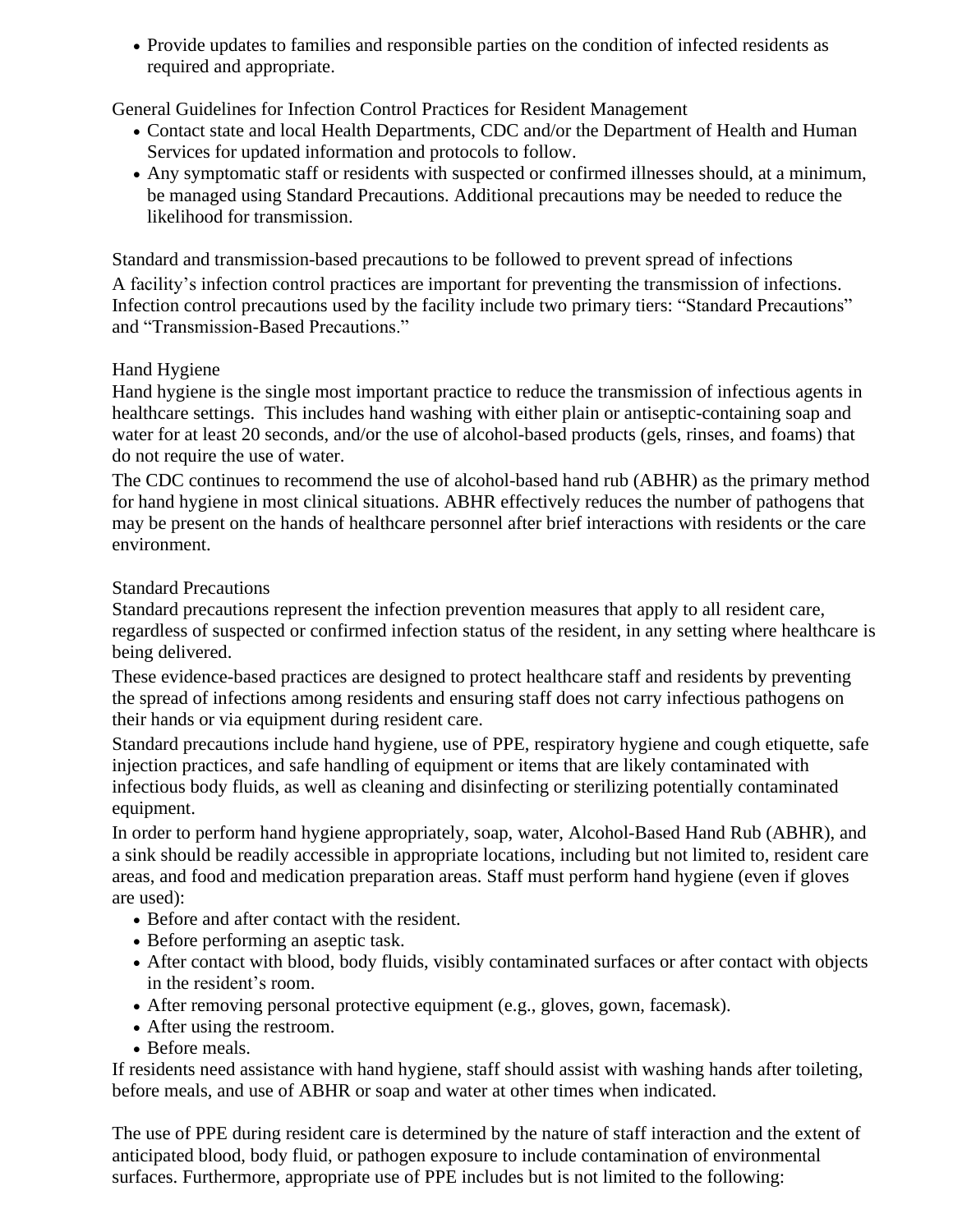- Gloves worn before and removed after contact with blood or body fluid, mucous membranes, or non-intact skin.
- Gloves changed and hand hygiene performed before moving from a contaminated-body site to a clean-body site during resident care.
- Gown worn for direct resident contact if the resident has uncontained secretions or excretions or with contaminated or potentially contaminated items.
- Appropriate mouth, nose, and eye protection (e.g., facemasks, face shield) is worn for procedures that are likely to generate splashes or sprays of blood or body fluids.
- PPE appropriately discarded after resident care prior to leaving room followed by hand hygiene.
- Supplies necessary for adherence to proper PPE use (e.g., gloves, gowns, masks) are readily accessible in resident care areas (i.e., nursing units, therapy rooms) although, equipment supply carts should not be brought into the resident's room.

### Transmission-based Precautions

Transmission-based precautions are used for residents who are known to be, or suspected of being, infected or colonized with infectious agents, including pathogens that require additional control measures to prevent transmission.

In Long Term Care Facilities, it is appropriate to individualize decisions regarding resident placement (shared or private), balancing infection risks with the need for more than one occupant in a room, the presence of risk factors that increase the likelihood of transmission, and the potential for adverse psychological impact on the infected or colonized resident.

It is essential to communicate transmission-based precautions to all healthcare personnel, and for personnel to comply with requirements. Pertinent signage (i.e., isolation precautions) and verbal reporting between staff can enhance compliance with transmission-based precautions to help minimize the transmission of infections within the facility.

It is important to use the standard approaches, as defined by the CDC, for transmission-based precautions: contact, droplet, and airborne precautions. The category of transmission-based precaution determines the type of PPE to be used.

Communication (e.g., verbal reports, signage) regarding the type of precaution to be used is important. When transmission-based precautions are in place, PPE should be readily available. Proper hand washing remains a key preventive measure, regardless of the type of transmission-based precaution employed.

Transmission-based precautions are maintained for as long as necessary to prevent the transmission of infection. It is appropriate to use the least restrictive approach possible that adequately protects the resident and others. Maintaining isolation longer than necessary may adversely affect psychosocial well-being. The facility should document in the medical record the rationale for the selected transmission-based precautions.

## Contact Precautions

Contact precautions are intended to prevent transmission of infections that are spread by direct (e.g., person-to-person) or indirect contact with the resident or environment, and require the use of appropriate PPE, including a gown and gloves upon entering (i.e., before making contact with the resident or resident's environment) the room or cubicle. Prior to leaving the resident's room, the PPE is removed, and hand hygiene is performed. Depending on the situation, options for residents on contact precautions may include the following: a private room, cohorting, or sharing a room with a roommate with limited risk factors (e.g., without indwelling devices, without pressure ulcers and not immunocompromised).

## Droplet Precautions

The use of droplet precautions applies when respiratory droplets contain viruses or bacteria particles which may be spread to another susceptible individual. Respiratory viruses can enter the body via the nasal mucosa, conjunctivae, and less frequently, the mouth. Examples of droplet-borne organisms that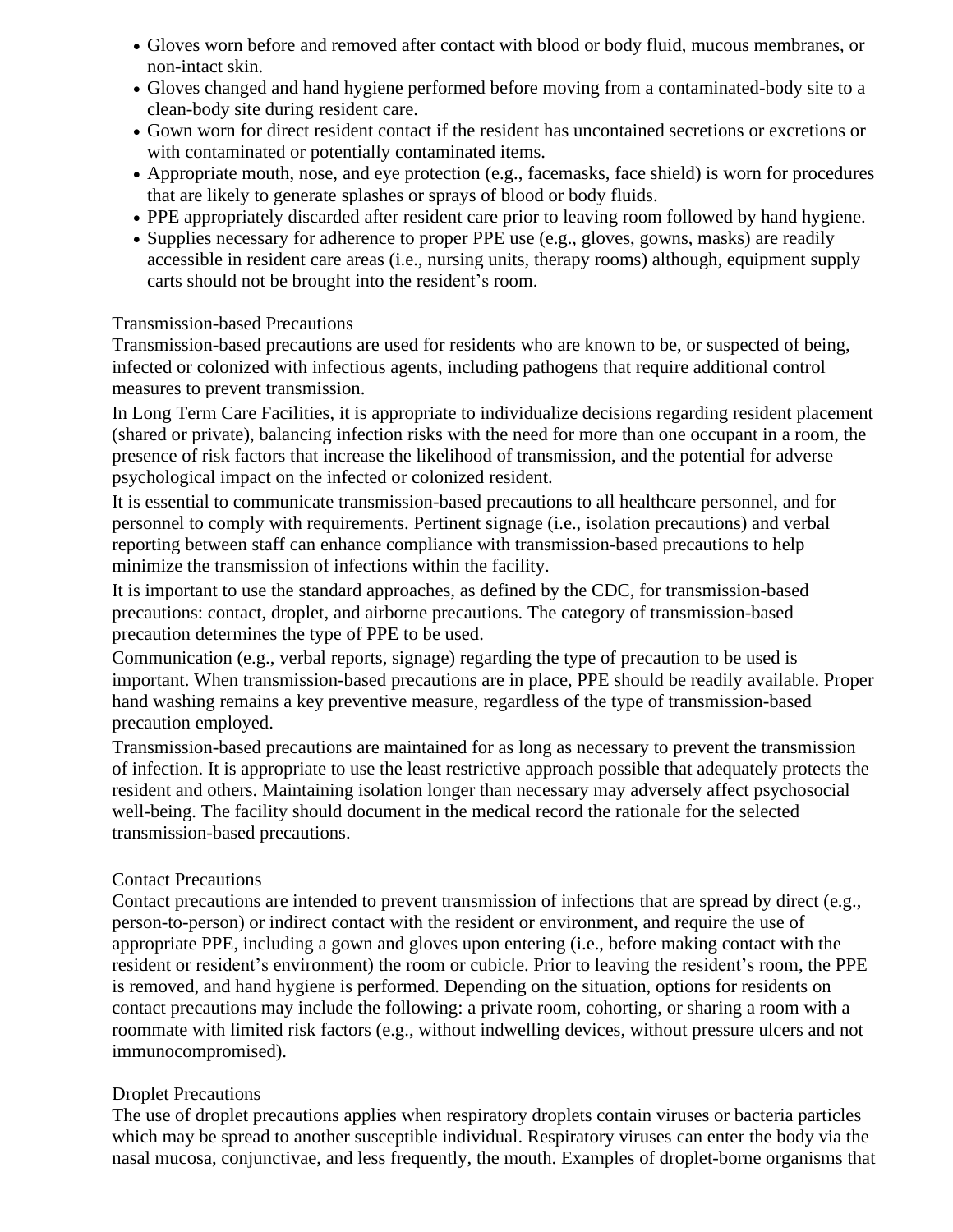may cause infections include, but are not limited to, Mycoplasma pneumoniae, influenza, and other respiratory viruses.

Respiratory droplets are generated when an infected person coughs, sneezes, or talks, or during aerosol generating procedures such as nebulizer treatments, suctioning, endotracheal intubation/extubation, cough induction by chest physiotherapy, and cardiopulmonary resuscitation. The maximum distance for droplet transmission is currently unresolved, but the area of defined risk based on epidemiological findings is approximately 3-10 feet. In contrast to airborne pathogens, droplet-borne pathogens are generally not transmitted through the air over long distances. Facemasks are to be used upon entry (i.e., within three feet of a resident) into a resident's room with respiratory droplet precautions. If substantial spraying of respiratory secretions is anticipated, gloves and gown as well as goggles (or face shield in place of goggles) should be worn. The preference for a resident on droplet precautions would be to place the resident in a private room. If a private room is not available, the resident could be cohorted with a resident with the same infectious agent or share a room with a roommate with limited risk factors. Spatial separation of at least 3 feet and drawing the curtain between resident beds is especially important for residents in multi-bedrooms with infections transmitted by the droplet routes.

### Airborne Precautions

Airborne transmission occurs when pathogens are so small that they can be easily dispersed in the air, and because of this, there is a risk of transmitting the disease through inhalation. These small particles containing infectious agents may be dispersed over long distances by air currents and may be inhaled by individuals who have not had face-to-face contact with (or been in the same room with) the infectious individual. Staff caring for residents on airborne precautions should wear a fit-tested N95 or higher-level respirator that is donned prior to room entry.

### Precautions to Prevent Transmission of Infectious Agents

It is important that facility staff clearly identify the type of precautions and the appropriate PPE to be used in the care of the resident. The PPE should be readily available near the entrance to the resident's room. Signage can be posted on the resident's door instructing visitors to see the nurse before entering.

It is not always possible to prospectively identify residents needing transmission-based precautions (presumptive precautions). The diagnosis of many infections is based on clinical signs and symptoms but often requires laboratory confirmation. However, since laboratory tests (especially those that depend on culture techniques) may require two or more days to complete, transmission-based precautions may need to be implemented while test results are pending, based on the clinical presentation and the likely category of pathogens.

The use of appropriate transmission-based precautions when a resident develops signs or symptoms of a transmissible infection or arrives at the facility with symptoms of an infection, (pending laboratory confirmation) reduces transmission opportunities. However, once it is confirmed that the resident is no longer a risk for transmitting the infection, removing transmission-based precautions avoids unnecessary social isolation.

### Personal Protective Equipment (PPE)

Using personal protective equipment provides a physical barrier between micro-organisms and the wearer. It offers protection by helping to prevent micro-organisms from:

- contaminating hands, eyes, clothing, hair, and shoes
- being transmitted to other residents and staff

Healthcare workers evaluating and interacting with a suspected infectious disease resident must properly wear PPE for standard, contact and droplet precautions. The appropriate PPE must be readily available so that it may be donned immediately when a suspected resident is identified.

It is important to use personal protective equipment effectively, correctly, and always where contact with resident's blood, body fluids, excretions, and secretions may occur.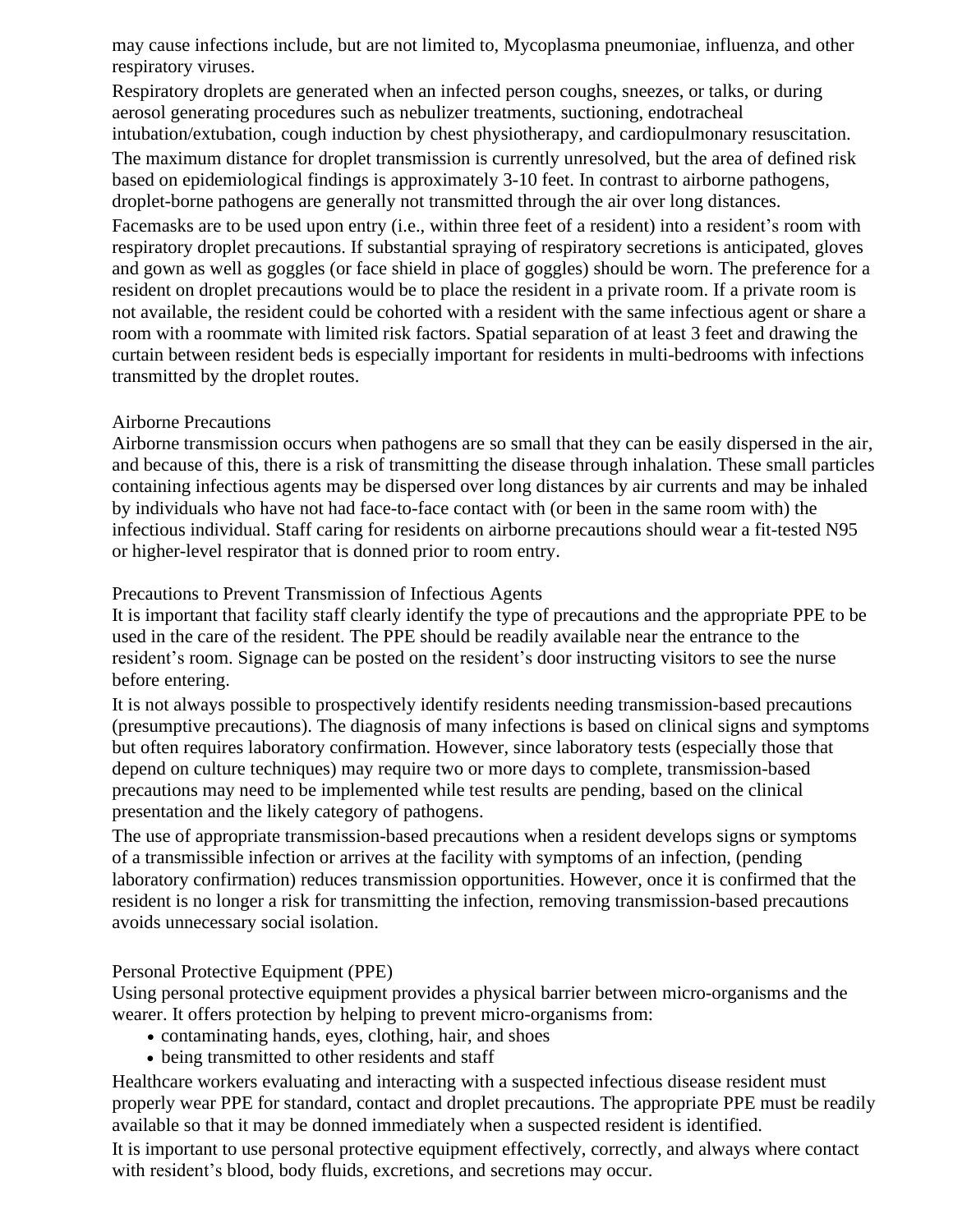PPE description, at a minimum:

- Gown (fluid resistant or impermeable)
- Facemask, or necessary respiratory protection (N95)
- Eye protection (goggles or face shield)
- Gloves

Refer to the facility Infection Control Plan for further guidance.

Resident Placement and the Use of Private Rooms for Infection Prevention and Control The physician and person(s) responsible for infection control should assess individual residents as to the potential for transmitting infectious organisms.

- Room assignments and restriction of activities are determined by this assessment. Although there are many reasons for using private rooms, the major reasons are diseases transmitted in whole or in part by the airborne route or by the resident who extensively soils the environment with body substances.
- Private rooms are generally indicated for residents with uncontrollable excretions (diarrhea), secretions, excessive coughing, heavy wound drainage or widespread skin disease. Residents should be confined to their rooms while the above conditions exist.
- If the situation is small-scale, follow routine resident placement and established infection control practices.
- If many residents are presenting with similar syndromes, group affected individuals into a designated wing or area of the facility. Before grouping, consult with the local / state Health Department and the facility Infection Control personnel regarding adequate isolation (i.e. ventilation).

### Resident Care

Only direct care providers should enter the resident room:

- No person enters room without mandatory training and demonstrated competency.
- Autonomous practice (supported by experts).
- Physical and Occupational Therapy, as necessary.
- Environmental decontamination, as necessary.

The care providers will need to be trained and able to demonstrate competency in the following areas:

- Donning and doffing of PPE.
- Waste management protocols.
- Decontamination and containment protocols.
- Specimen handling for diagnostic testing.

General Guidelines for Resident Transport within or outside the facility

- Limit movement to that which is to provide proper resident care.
- Mask resident if airborne or droplet organism is suspected, or resident is coughing.

The resident(s) should wear a facemask or cloth face covering. Occupants of the vehicle should avoid or limit close contact (within 6 feet) with others. The use of larger vehicles such as vans or facility buses is recommended when feasible to allow greater social (physical) distance between vehicle occupants. Additionally, drivers should practice regular hand hygiene, avoid touching their nose, mouth, or eyes.

General Guidelines for Handling Deceased Residents

- Keep tracking records of all residents.
- Attach a form of identification to the body if there is not an identification wrist band (e.g. toe-tag).
- The decedent should be placed in a body bag or pouch prior to moving the body to any other location or release to a funeral director or coroner / coroner physician / medical examiner.
- Matching identification should always be attached to the outside of the body bag or pouch.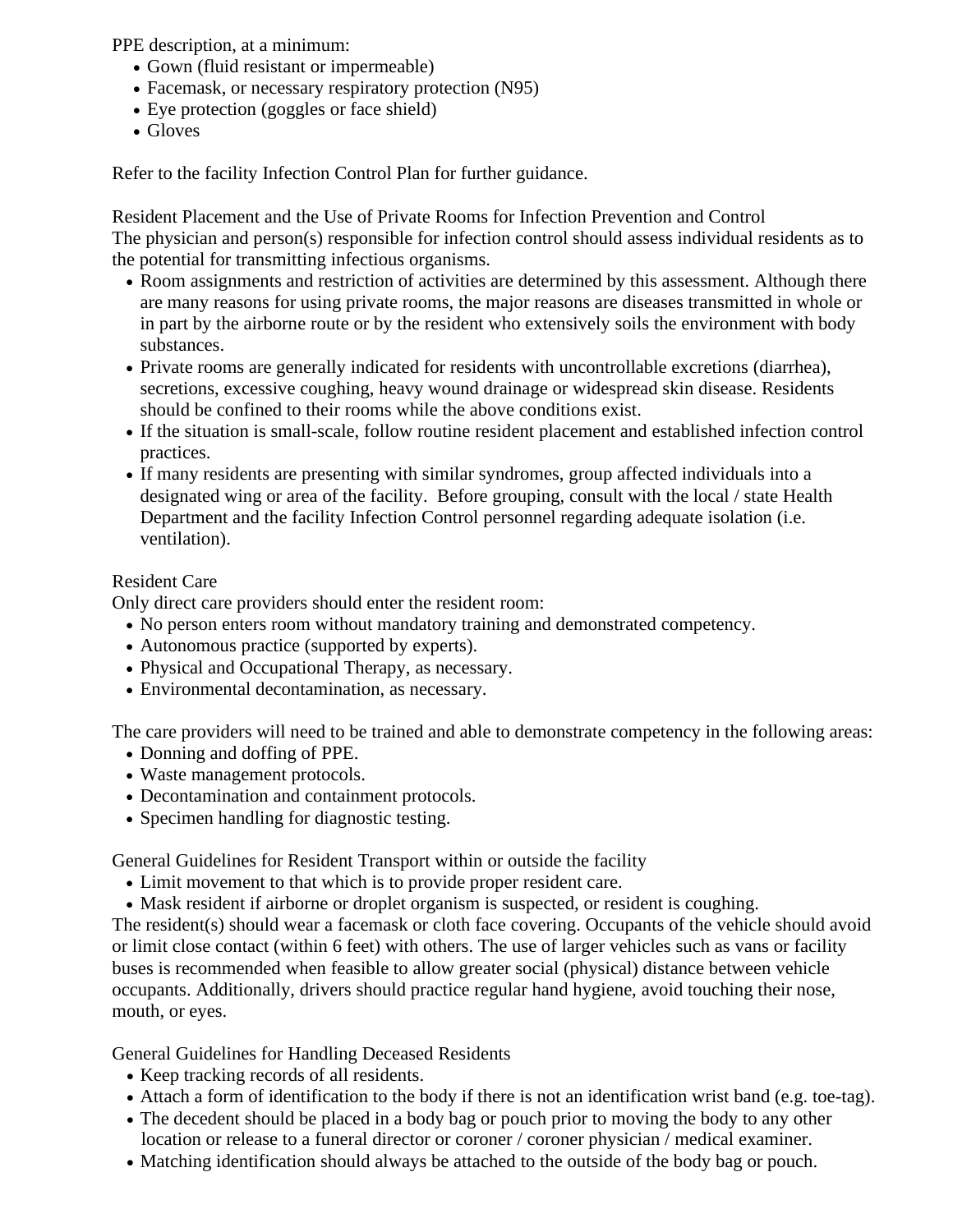- Personal effects such as eyeglasses, dentures, and hearing aids should be bagged and labeled and placed next to the body.
- Any necessary paperwork for release of the remains should be completed prior to contacting the funeral firm or medical examiner.
- If the facility has a morgue or holding area, the personal effects should remain at the location where the decedent will be signed out and a property form or receipt prepared for either the family or the funeral home.
- Once the decedent is prepared for transport, (i.e. pouched and labeled) the body may be released to the county or other authority as appropriate.

## DINING SERVICES

- Assess emergency food, liquids, and supplies and provide information to the Command Center.
- Coordinate meal service with Nursing. Modify menu if deliveries will not be possible. Use disposable plates, cups and utensils as necessary.
- As necessary ensure staff uses necessary PPE if delivering meals or interacting with any residents who may be infectious.
- Establish plan for feeding staff if shift change will not be possible.

# HOUSEKEEPING / LAUNDRY

Ensure that Environmental Services and Laundry personnel are aware of current guidelines, internal procedures and contacts.

- Review policies and ensure sufficient supplies in the event deliveries cannot be made.
- Environmental cleaning: The facility will follow current CDC and NJ DOH guidelines for environmental cleaning and decontamination specific to the EID in addition to routine cleaning for the duration of the threat.
- Wear appropriate personal protective equipment if cleaning up any contaminate.
- Cleaning, disinfecting and sterilization of equipment and environment:
	- Use principles of Standard Precautions.
	- Germicidal cleaning agents should be available in contaminated and/or isolated resident care areas for cleaning spills of contaminated materials and disinfecting non-critical equipment.
	- Discard single-use resident items appropriately.
	- Contaminated waste should be sorted and discarded in accordance with federal, state, and local regulations.
	- Used resident care equipment soiled or potentially contaminated with blood, body fluids, secretions, or excretions should be handled in a manner that prevents exposure to skin and mucous membranes, avoids contamination of clothing, and minimizes the likelihood of transfer of microbes to other residents and environments.
	- Rooms and bedside equipment should be cleaned using Standard Precautions, unless the infecting microorganism and the amount of environmental contamination indicates special cleaning.
	- Resident linen should be handled in accordance with Standard Precautions. Although linen may be contaminated, the risk of disease transmission is negligible if it is handled, transported, and laundered in a manner that avoids transfer of microorganisms to other residents, personnel and environments. Facility policy and local/state regulations should determine the methods for handling, transporting and laundering soiled linen.
- Coordinate a linen reduction program, as necessary, with nursing and other appropriate departments.
- Implement environment controls to safely handle, and locate areas, for contaminated waste. Ensure contaminated waste is stored in a safe and secure manner. Use appropriate signage on storage areas.

### MAINTENANCE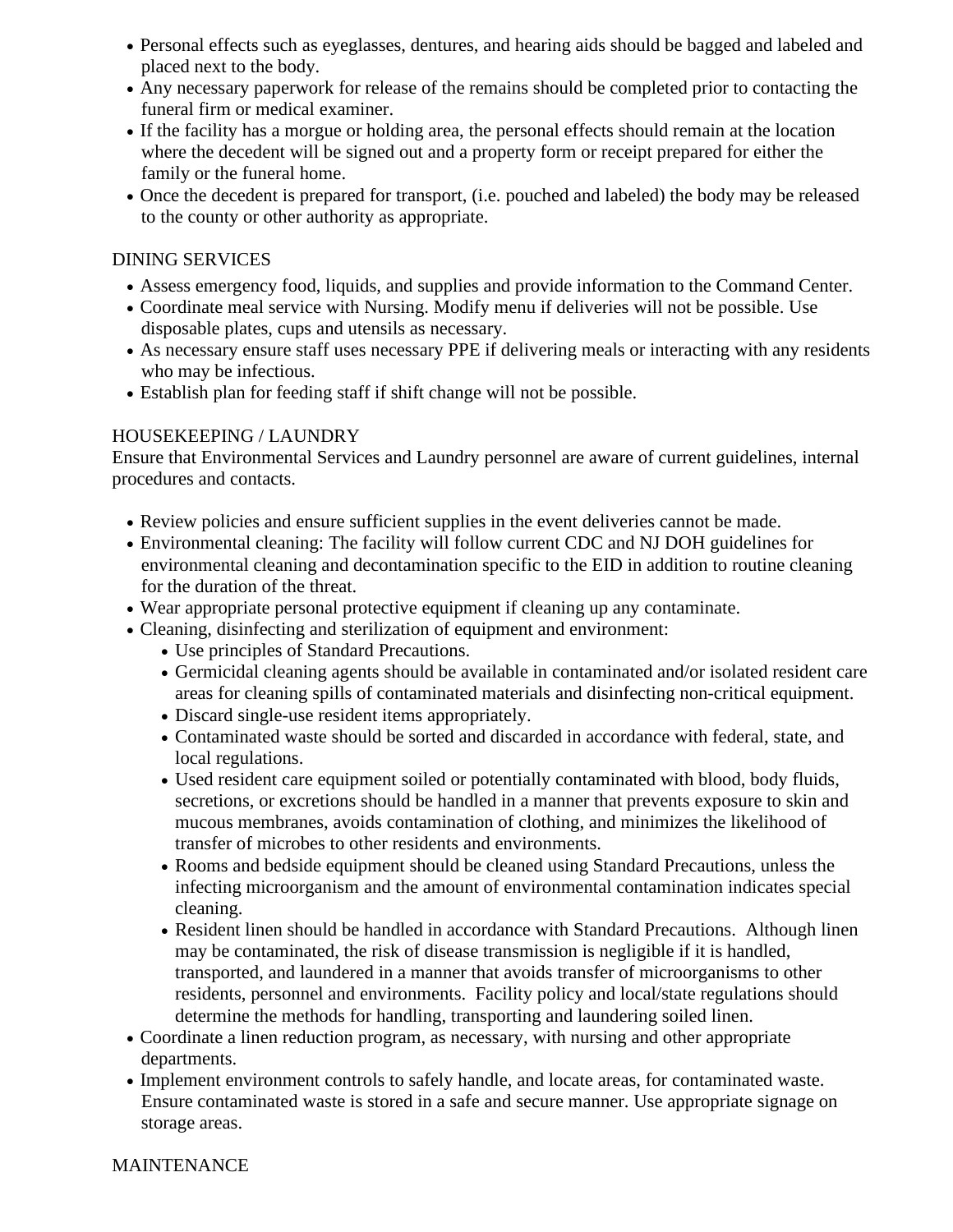- Determine ability to isolate sections of the building for contagious residents.
- Assist with implementing the facility's emergency Building Lockdown Plan.
- Assess HVAC capabilities and determine if increased air changes are necessary, as per the CDC recommendations issued at the time of the event.

## SECURITY (or staff assigned security responsibilities):

Elevated Threat Alert Procedures

- Facility isolation: In the event there are confirmed cases of the EID in the local community, the facility may consider closing the facility to new admissions and limiting visitors based on the advice of local public health authorities.
- Implement the facility emergency Building Lockdown Plan as directed by the Command Center.
- Determine the need for additional staff to provide security or assist with the building lockdown.
- Control entrances and exits to the building for staff and visitors. Designate an entrance that visitors can use to access the healthcare facility. Reinforce any visitor restrictions.
- Enact special security precautions to safeguard the facility, residents, and staff. Ensure the security of stored emergency supplies such as food, water, PPE, and medical supplies.

# SOCIAL SERVICES / SPIRITUAL CARE STAFF

- Fear and panic can be expected from both residents and healthcare providers. Psychological responses may include anger, panic, unrealistic concerns about infection, or fear of contagion.
- As assigned by the Command Center, work with families and other responsible parties on behalf of residents.
- Minimize panic by clearly explaining risks to residents.
- Treat anxiety in unexposed persons who are experiencing somatic symptoms with reassurance.
- Fearful or anxious healthcare workers may benefit from their usual sources of social support or by being asked to fulfill a useful role.
- Work with Incident Commander to ensure regular information updates are available to the public.

# SUPPLY / RECEIVING AREA

- Assess supplies to determine how long operations can continue. Take results to Command Center.
- Ensure supplies (medical, PPE, etc.) are securely stored.
- Establish receiving area for additional equipment and supplies. Plan storage and tracking.
- Ensure that there is a sufficient supply of PPE and protocols for obtaining additional PPE supplies.
- Be cognizant of expiration dates of certain PPE, including respirators.
- Collaborate with local/state public health, local/state emergency management, sending and receiving facilities, and other healthcare organizations or systems to address any potential supply chain issues through the Liaison Officer.
- Determine the role of local/state/federal public health authorities in assisting the healthcare sector in prioritizing orders with manufacturers/suppliers.

# FINANCE AND HUMAN RESOURCES

- Track hours worked by staff during the response for potential reimbursement during declared public health emergencies.
- Facilitate purchasing of supplies necessary for the emergency response.
- Track and report to the Incident Commander the financial cost of the response including all workmen's comp, property damage, and other claims resulting from the event.

# RETURN TO NORMAL OPERATIONS / RECOVERY

Recovery from the spread of an infectious disease will begin when facility officials receive notice from the local Public Health Department or NJ Department of Health based on CDC guidance, that facilities may resume normal operations.